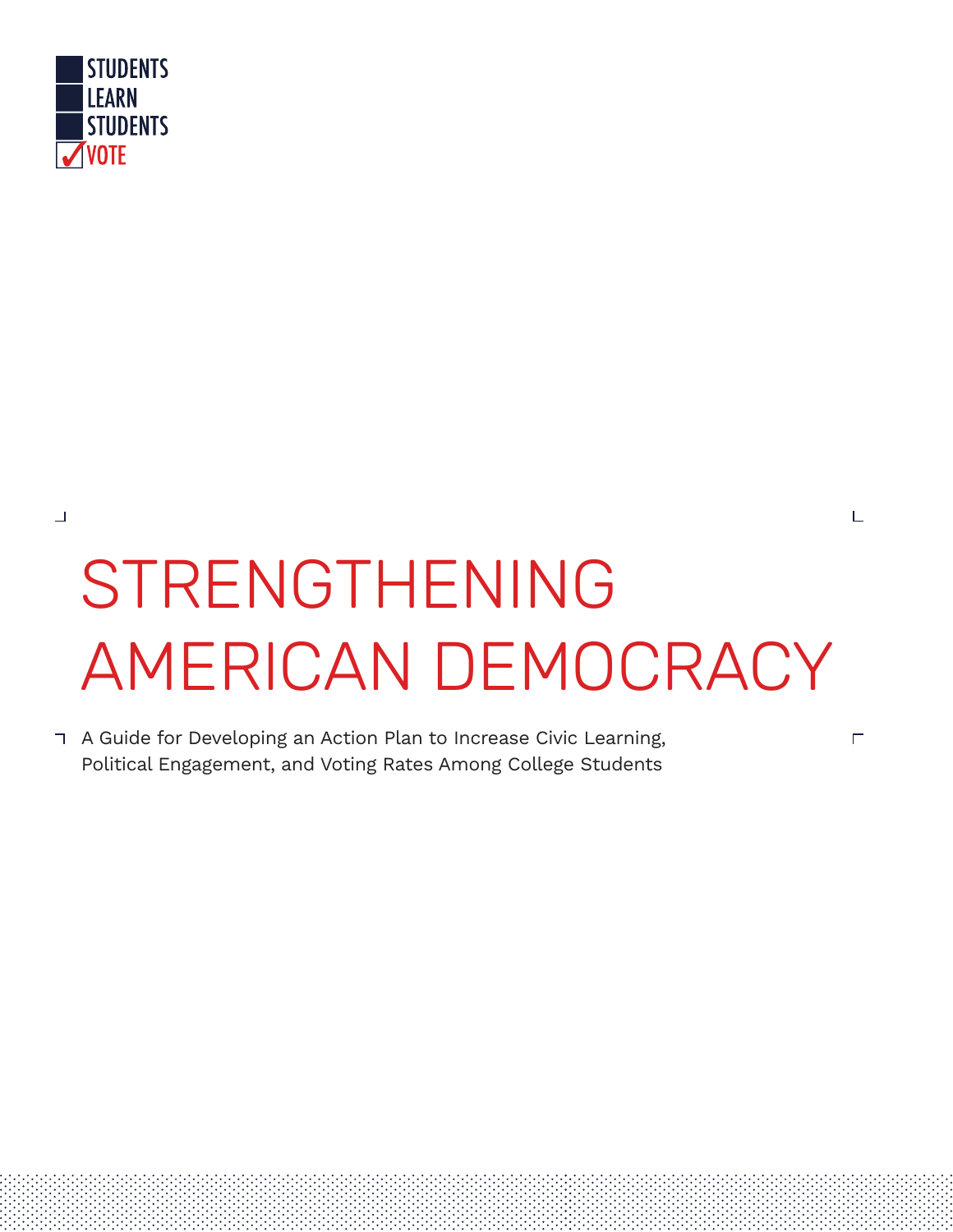## About the Students Learn Students Vote Coalition

Colleges and universities are leaders in cultivating generations of informed, engaged citizens needed for democracy to thrive. With 20.2 million college students in the United States, institutions of higher education have a responsibility to help their students overcome the institutional and psychological obstacles that new voters often face. Recognizing the importance of getting college students more engaged in our democratic processes – as well as the need for hard data on how to do that – the Students Learn Students Vote (SLSV) Coalition was formed to increase student voter engagement by building data-driven approaches. The Coalition is made up of nearly 200 nonpartisan national, state, local, and student organizations dedicated to finding and scaling data-driven approaches to improving democratic engagement among college students. It is managed by Young Invincibles, a Millennial research and advocacy organization that works to expand economic opportunity for young adults.

Throughout 2016, SLSV Coalition Partners worked with more than 168 campuses. From integration of voter registration tools to providing model campus engagement plans to offering expertise to campuses as they assess their voting rates using the National Survey of Learning, Voting, and Engagement (NSLVE), our partners ran a number of different programs and resources to increase campus voter engagement. Looking ahead to 2018, our strategic priorities include: building leadership and skills in the field, scaling advocacy campaigns at the federal and state levels that positively impact student registration and turnout, and actively encouraging campus administrators to publicly release their NSLVE reports and refine their action plans for the 2018 elections.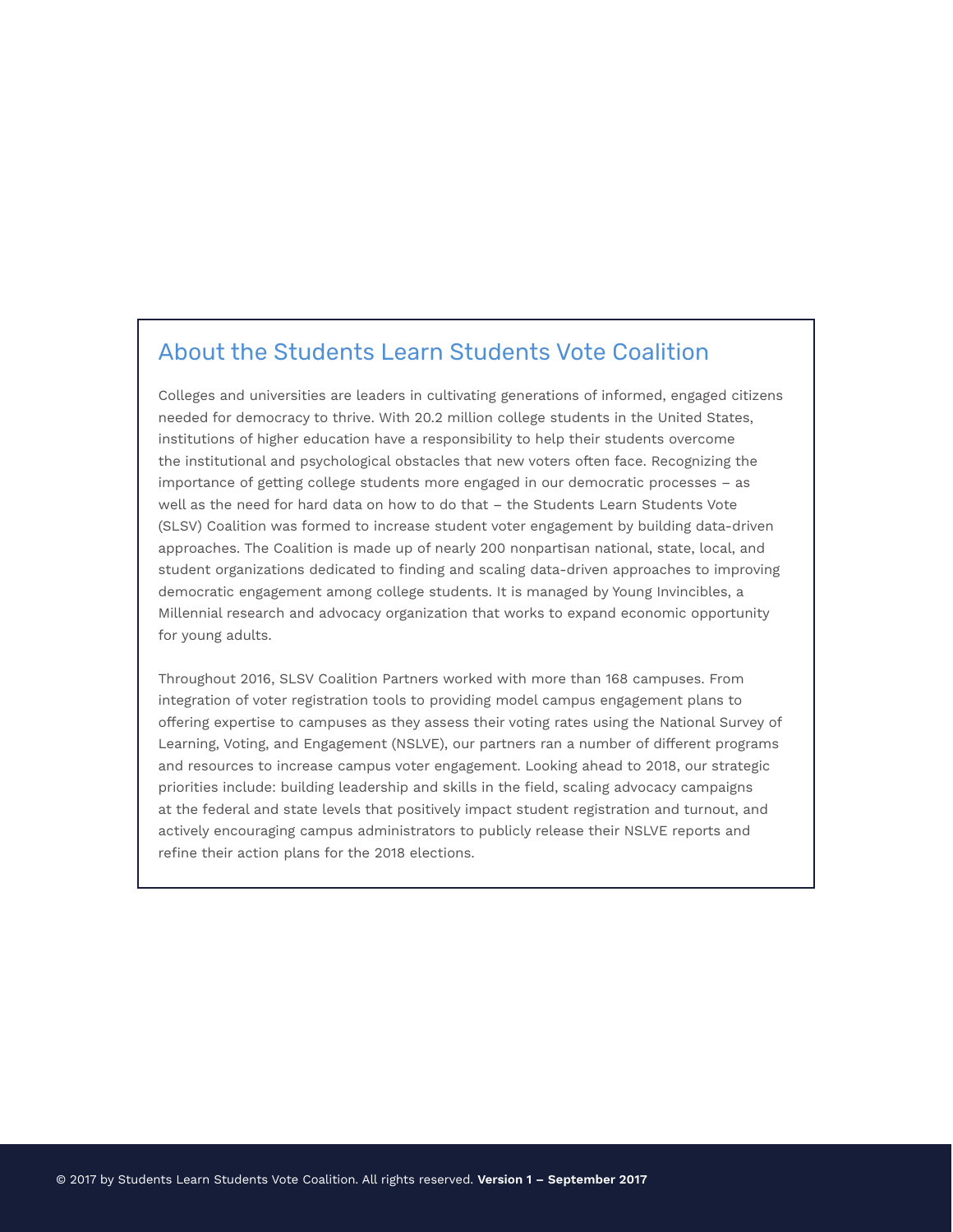## L Table of Contents  $\Gamma$

#### Foreword 02

 $\overline{\phantom{0}}$ 

h

#### Action Plans 03

- 05 Introduction
- 06 The Action Planning Process
- 08 Guiding Principles
- 09 Key Terms

#### Template and Guiding Questions 11

- 12 Executive Summary
- 13 Leadership
- 14 Commitment
- 15 Landscape
- 17 Goals
- 18 Strategy
- 19 Reporting
- 20 Evaluation

#### Acknowledgments 22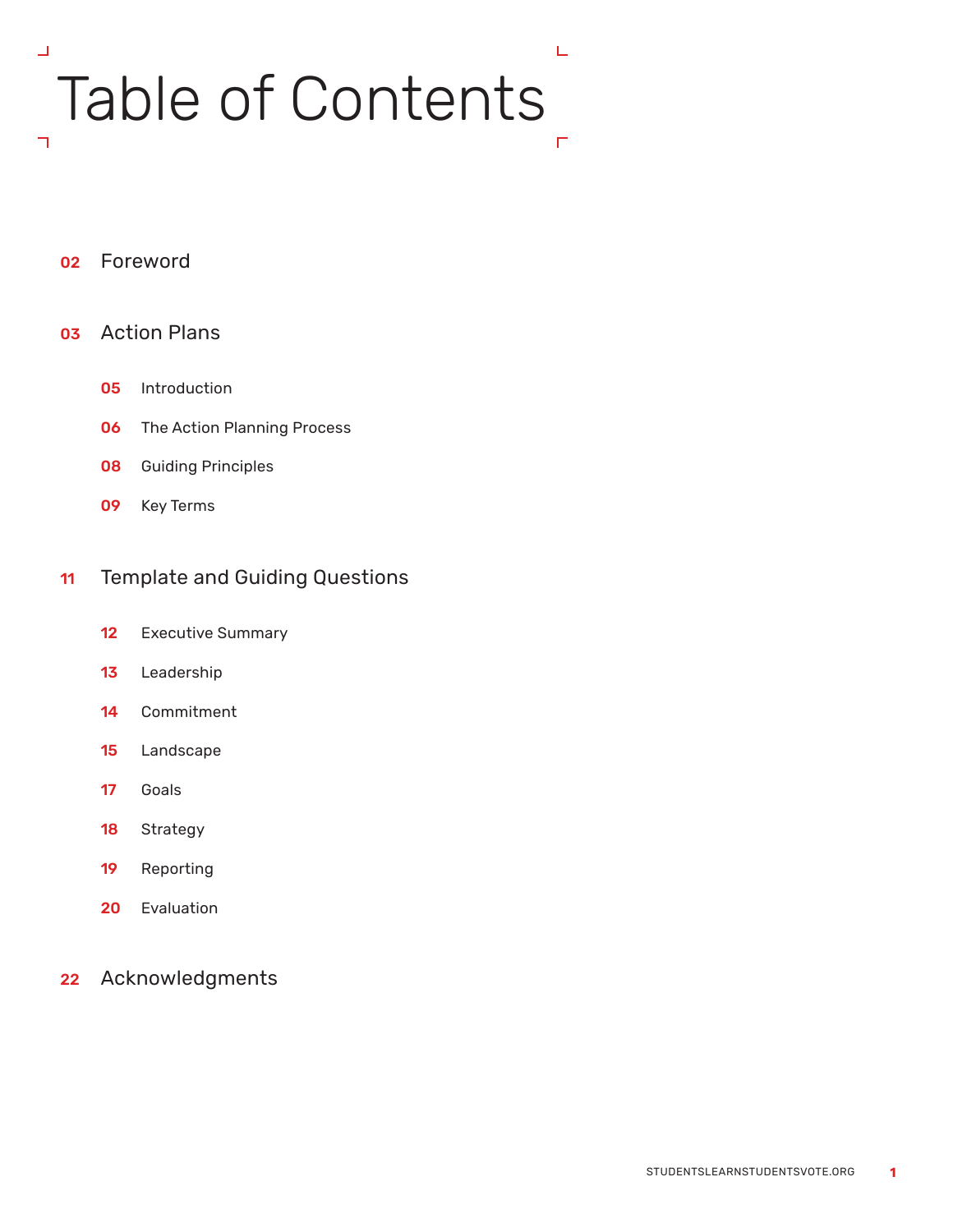

In its 2012 report, "A Crucible Moment: College Learning and Democracy's Future," the U.S. Department of Education's National Task Force on Civic Learning and Democratic Engagement called for higher education to reclaim its civic mission.

To help in this reclamation, the Students Learn Students Vote (SLSV) Coalition was formed in 2015. This coalition comprises groups of nonpartisan organizations dedicated to helping college faculty, staff, and students implement data-driven strategies for increasing civic learning and democratic engagement. With the common mission of ensuring a more representative democracy, SLSV Coalition partners work in collaboration with higher education institutions to increase the number of college students participating in local, state, and federal elections.

Though the National Task Force and the SLSV Coalition believe that higher education has a responsibility to graduate civically informed and democratically active students, research shows that less than half of voting eligible college students routinely participate in federal elections. While voting is only one indicator of civic engagement, it is fundamental and measurable. The National Study of Learning, Voting, and Engagement (NSLVE) found that 48.3 percent of undergraduate students, at 1,023 higher education institutions, voted in the 2016 presidential elexction — 11.9 percentage points lower than the national rate among all eligible voters in that election, though 3.2 percentage points higher than in 2012.

We owe it to students, and society, to do a better job. Higher education needs to play a more active role in graduating civically informed and democratically active students — students with the knowledge, skills, and values to solve the country's most pressing problems and who understand that in order to have a strong and truly representative democracy, they need to participate.

We hope you find this guide useful and that it makes the work you do with students easier. It was developed based on best practices and informed by our collective experience in higher education and political organizing.

We look forward to your feedback and thank you for all that you do to educate the next generation of civically informed and democratically active citizens.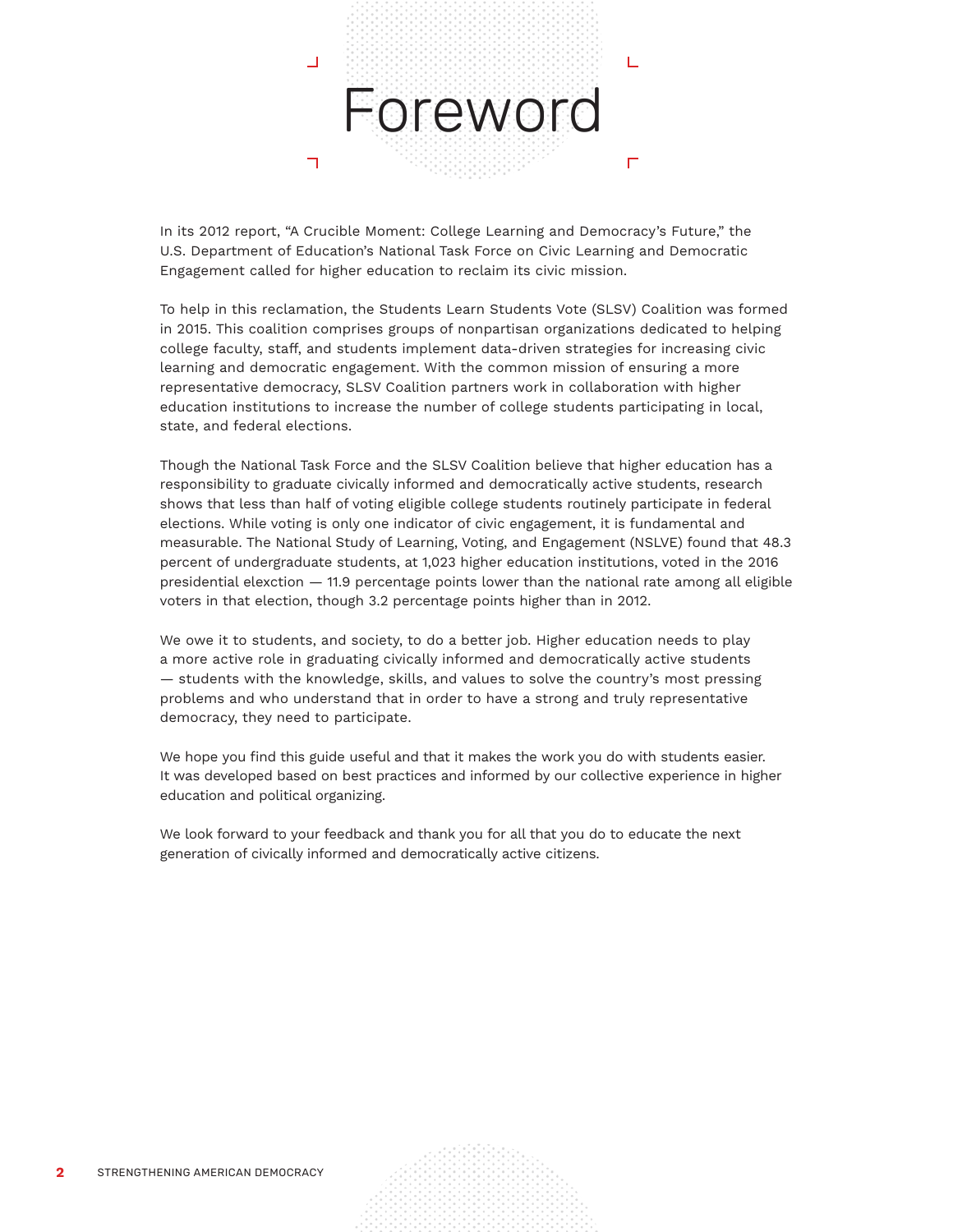## Action Plans

Ĥ

ä

 $\overline{\Gamma}$ 

L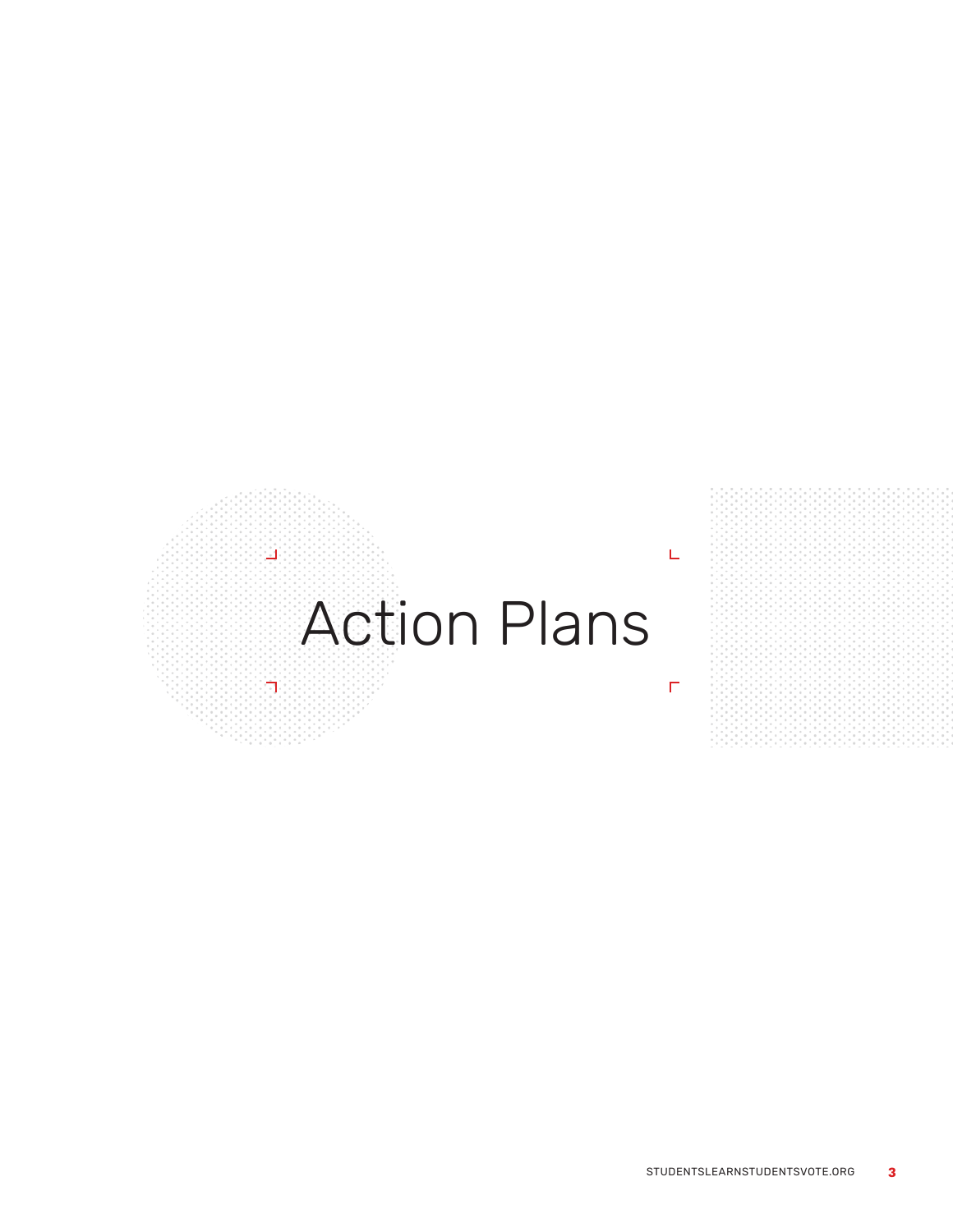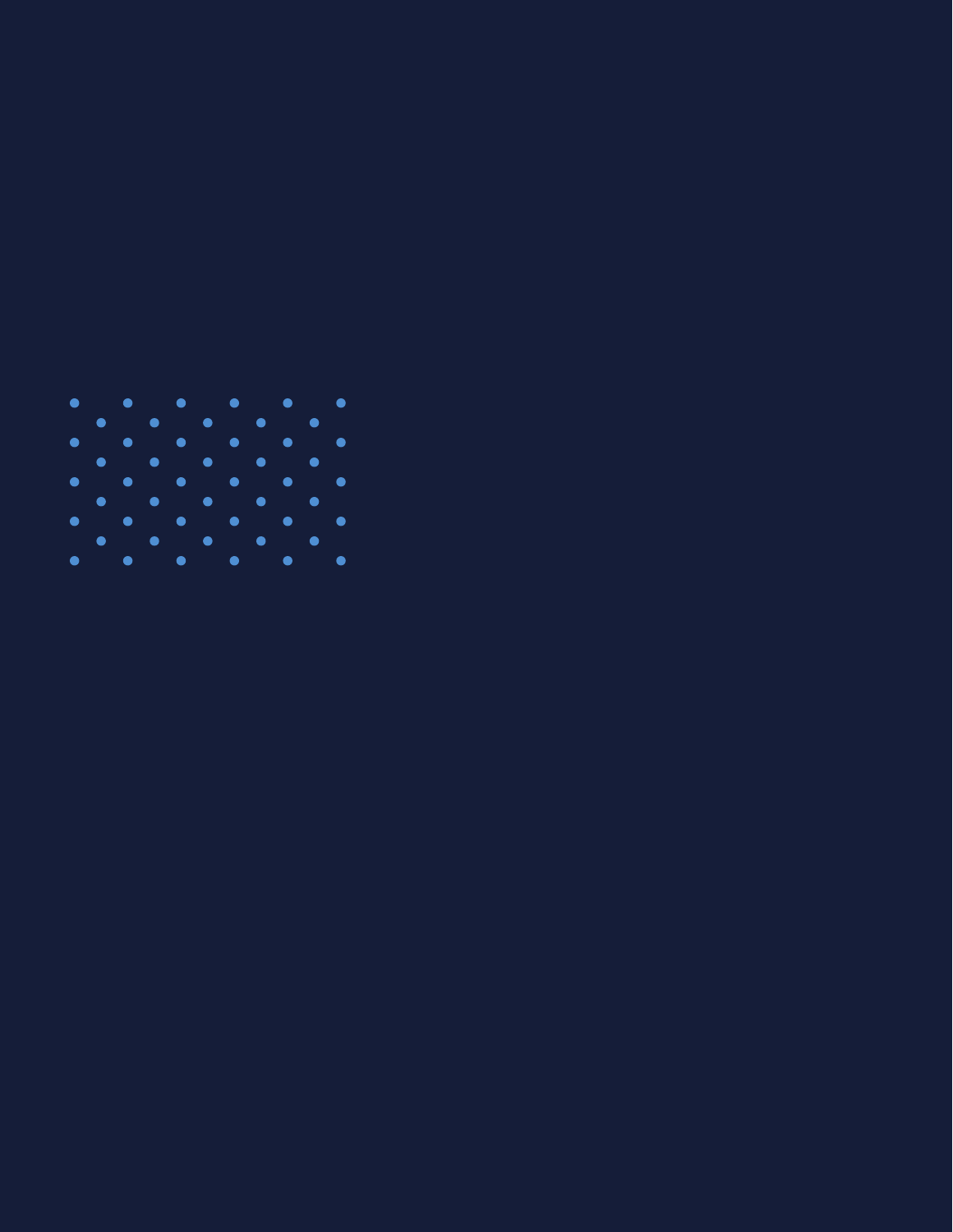### Introduction

This is a tool designed to help faculty, staff, and students write strong action plans to increase civic learning and democratic engagement on college and university campuses. It provides a framework for developing and documenting institutional goals and strategies. It is not meant to be prescriptive and should be adapted to your institutional context.

Completing the action planning process can help an institution assess current efforts, set goals, plan and implement activities, assess progress towards goals, and continuously work to improve civic learning and democratic engagement efforts. It is suggested that this work be collaborative and occur in a team setting. Depending on the campus, this may be accomplished in a committee, coalition, task force, or working group. The hope is that through this process, the institution will be able to garner additional support and resources, change culture, improve systems and policies, build lasting capacity, and ultimately institutionalize efforts.

It is strongly suggested that the completed action plan be shared on the institution's website, along with its National Study of Learning, Voting, and Engagement (NSLVE) report. Together, these demonstrate an institution's belief in transparency and its commitment to broadening and deepening civic learning and democratic engagement.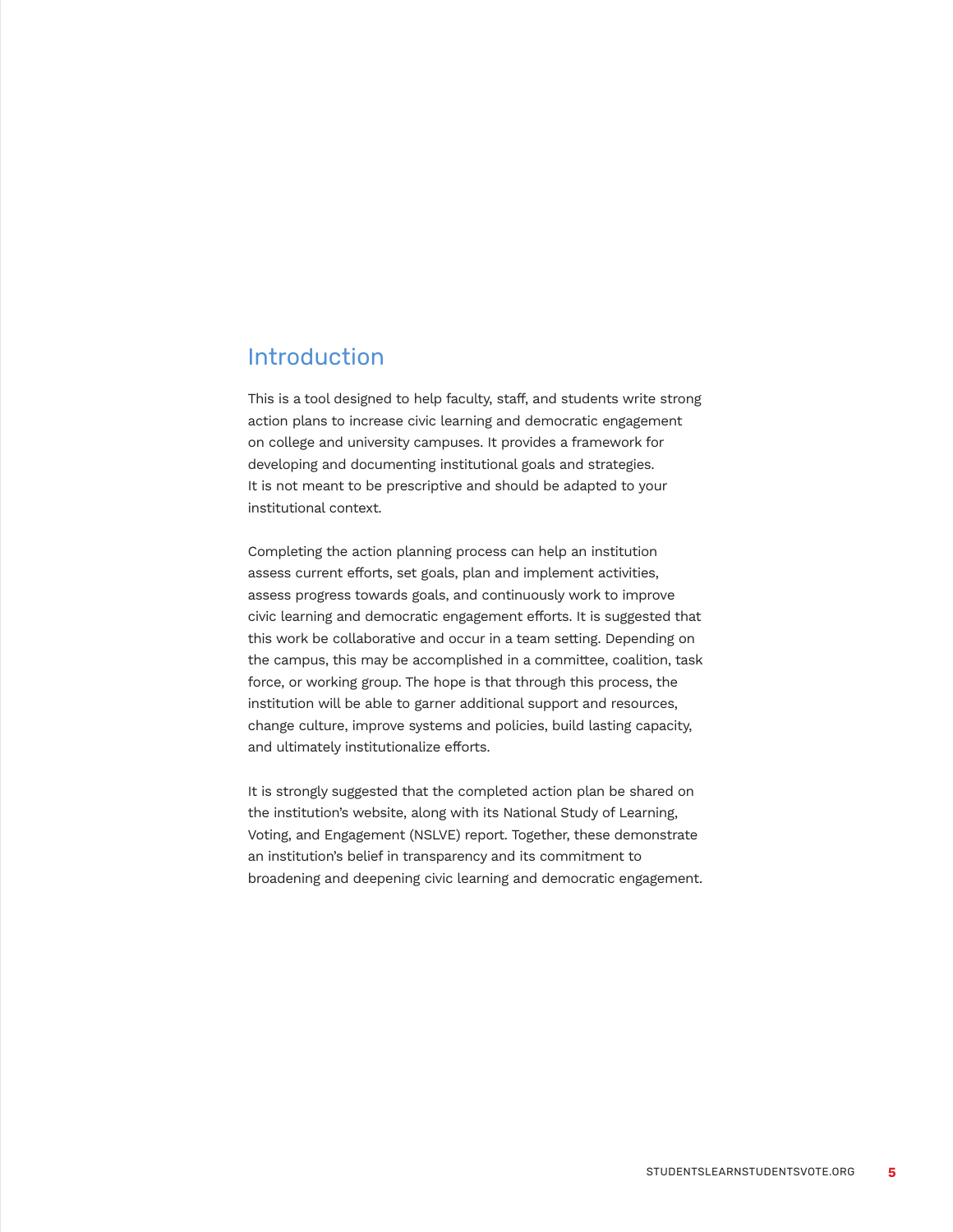## The Action Planning Process

An action plan is a roadmap that documents specific strategies for starting new programs and initiatives, or improving existing ones. It takes goals and breaks them down into steps so that desired results can be achieved. It is a documented strategy to meet objectives, as well as to increase efficiency and accountability. Action planning is the process used to develop and document the action plan.

> The following steps are a guide for carrying out the action planning process in general. These steps can be used for any initiative and should be amended to work within an institution's culture.

#### **ASSIGN LEADER(S)**

Action planning is a group exercise, not an individual task. For best results, choose a leader to facilitate the process. The leader may be internal, though an external facilitator can provide a neutral voice in discussions.

 $\overline{2}$ 

#### **ASSEMBLE A TEAM AND DEVELOP A TIMELINE**

A team helps establish a collective vision. Assemble a diverse team representing appropriate constituent groups, internal and external. Those involved should have clear expectations of their roles.

## $\overline{\mathbf{3}}$

#### **ASSESS CURRENT** WORK AND OUTCOMES **SET GOALS**

Knowing what is already occurring, and to what extent, allows for discovering strengths and areas for improvement.



Goal setting provides a roadmap to achieving desired results.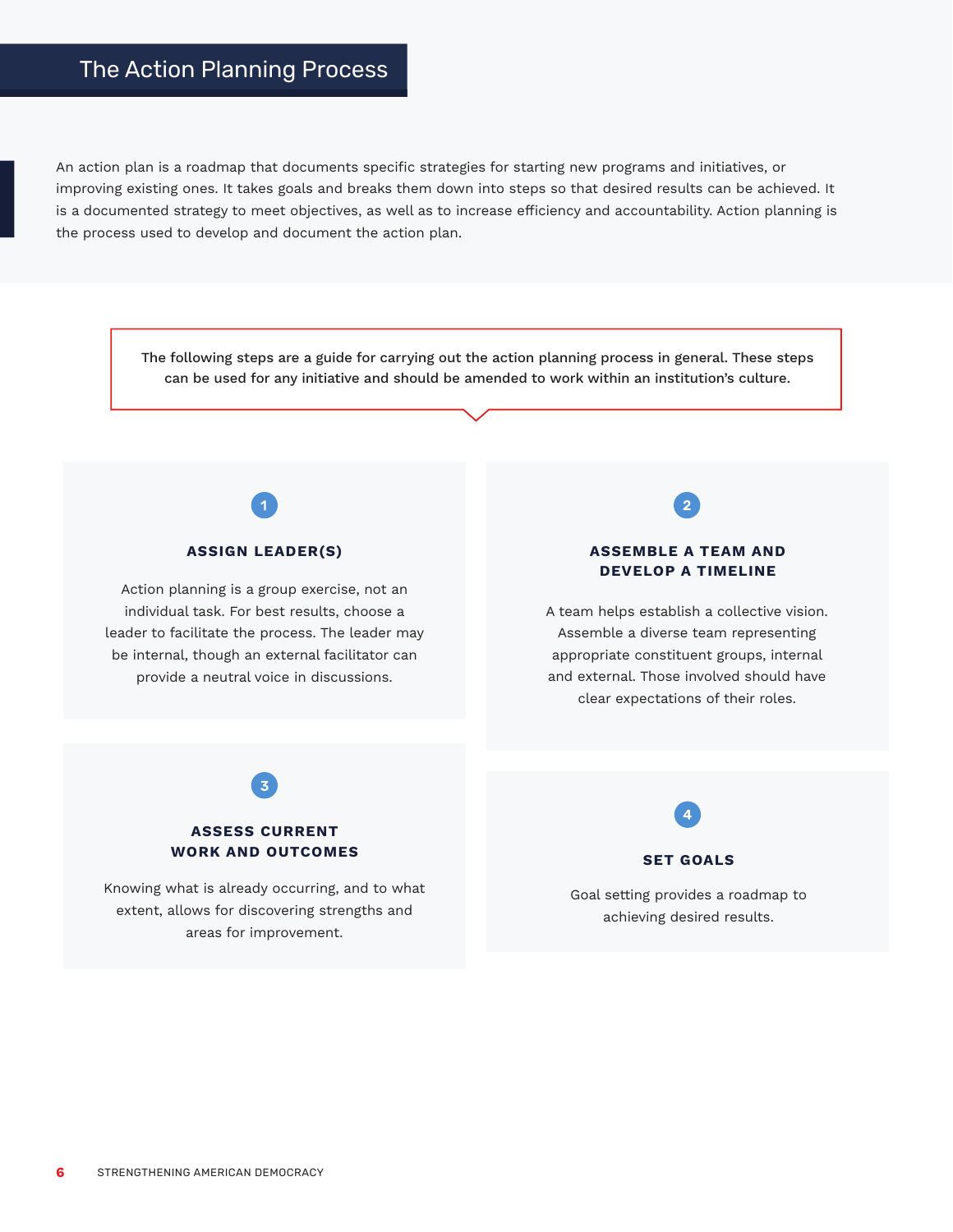## $5\phantom{1}$

#### **PLAN WORK**

Strategically planning activities assists in accomplishing goals. Intentionally design activities to achieve goals.

## $\ddot{\mathbf{6}}$

#### **DOCUMENT PLAN**

 An action plan captures the goals and activities in writing.

## $\mathbf{8}$

#### **ASSESS PROGRESS TOWARDS GOALS**

A plan may take a few years to complete; therefore, it should be reviewed at least yearly to ensure that progress towards goals is being made. Use data to analyze the impact of activities and determine next steps.



Mobilize resources and execute actions.

**IMPLEMENT PLAN**

 $\overline{7}$ 

#### **REVIEW THE PLAN**

Reviewing the plan allows for making adjustments along the way if progress is not being made towards goals. If change was successful, how can it be expanded? If change was not successful, what adjustments should be made? Revise the plan to ensure effectiveness.

#### $10<sup>1</sup>$

#### **REPEAT**

Continuous improvement is a process that requires frequent review to ensure desired goals are achieved.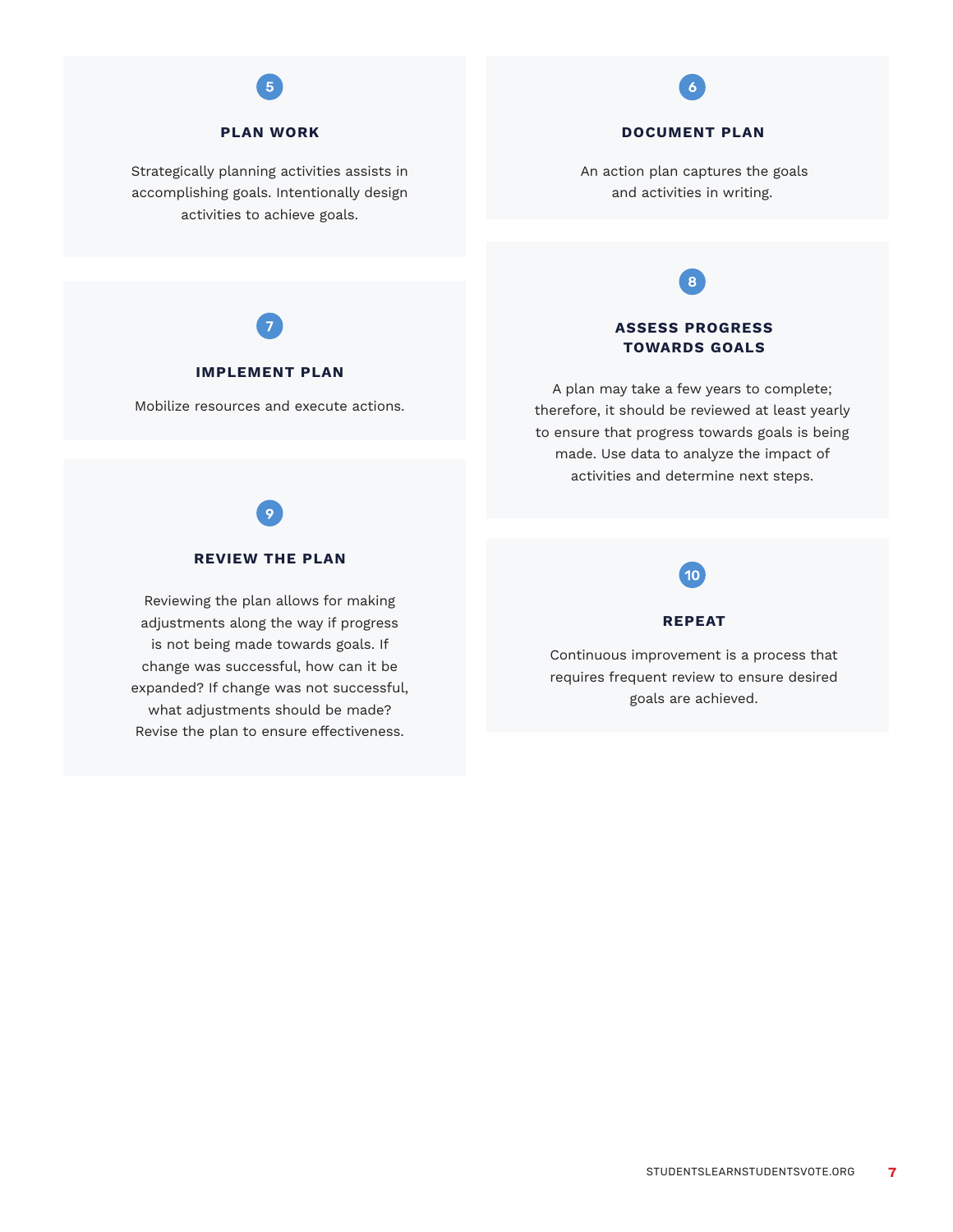## Guiding Principles

These principles should be kept in mind as the institution develops its action plan. A strong action plan, designed to increase civic learning and democratic engagement among college students should be:

#### **COMPREHENSIVE**

Activities should focus on local, state, and federal elections; include election and non-election related programming; and be politically neutral. Activities should focus on registering, educating, and turning out student voters.

#### **CONTINUOUS**

Activities should occur every semester or term of every year, not just during an election cycle.

#### **INTEGRATED**

Activities should be curricular and cocurricular.

#### **INTENTIONAL**

Activities and goals should be informed by data.

#### **PERVASIVE**

Activities should occur across campus and reach all students.

#### **DEEP**

Activities should not be marginal or add-ons. They should be embedded in the curriculum and co-curriculum of the campus and tied to the institution's learning outcomes.

#### **INNOVATIVE**

Activities should improve existing efforts and include new and original ideas.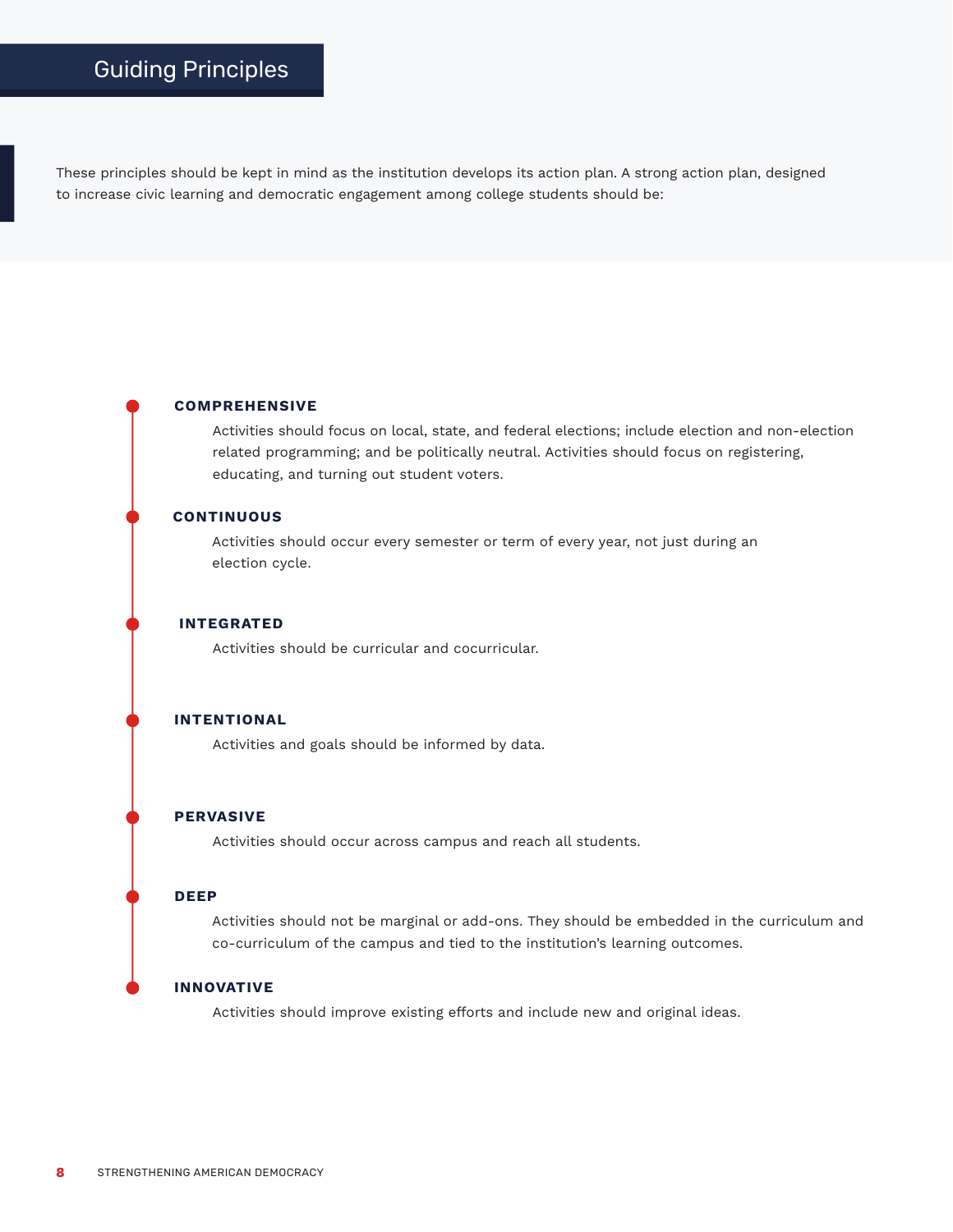Definitions of frequently used terms are included to provide a common understanding of terminology used within higher education and this document.

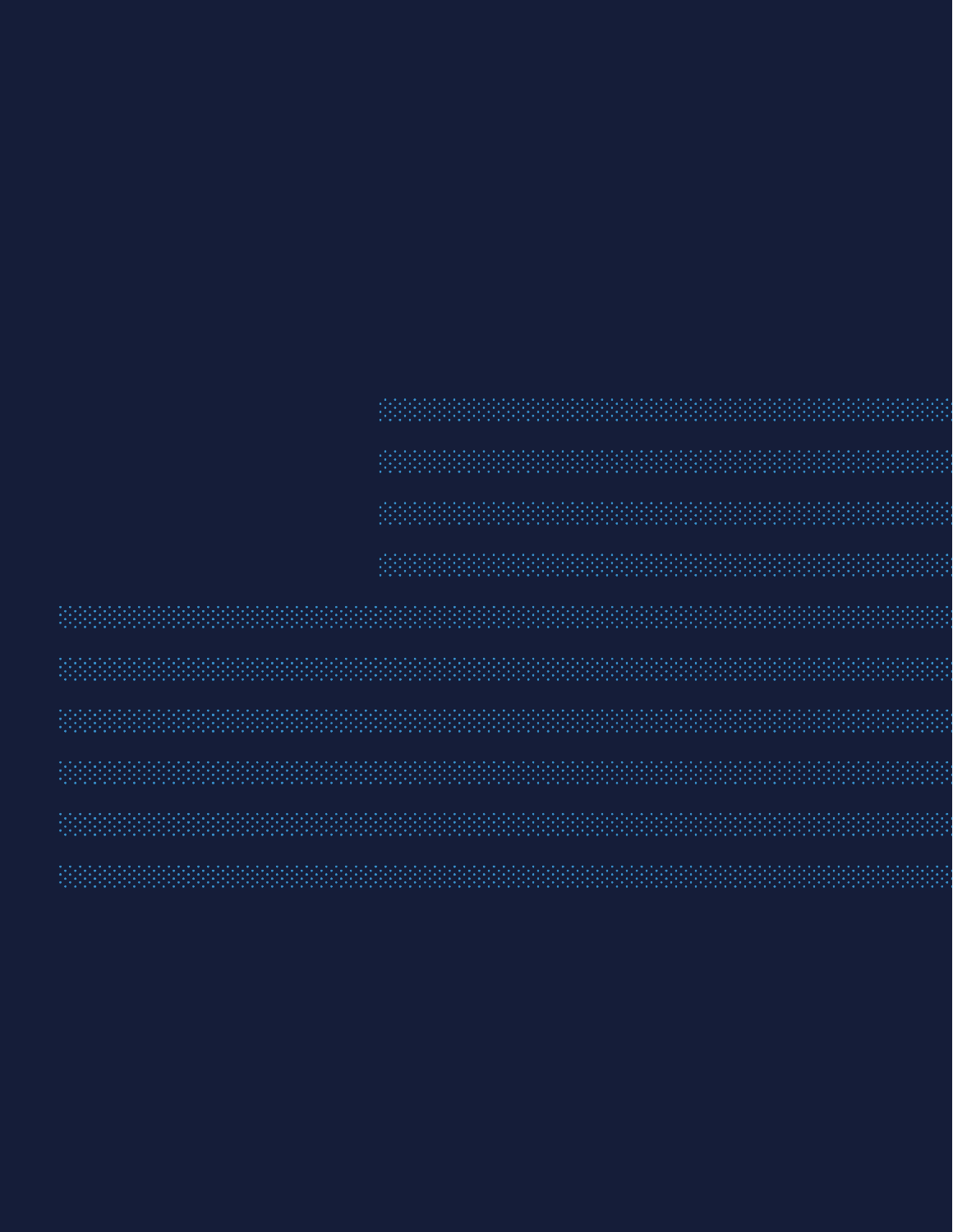

# Template and Guiding Questions

┙

┑

L

П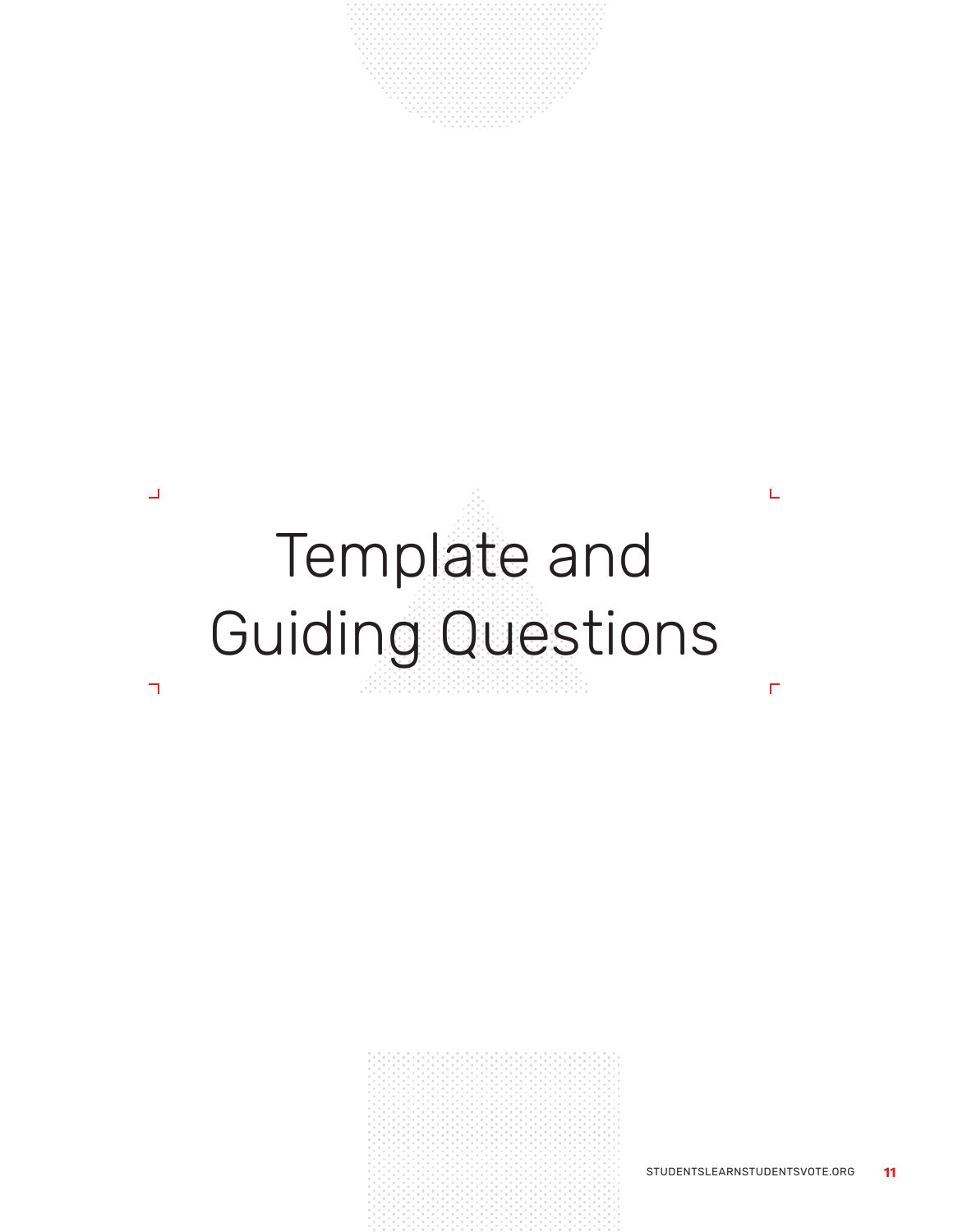This section provides a summary of the action plan. Just one to two pages in length, it should be clear, concise, and allow the reader to easily understand what the campus is doing and why. It distills the plan into just a few pages so that the reader can rapidly become acquainted with the action plan without having to read it all.

#### **GUIDING QUESTIONS**

|    | Who developed this action plan?                                      |
|----|----------------------------------------------------------------------|
|    | What is this action plan for and<br>what does it seek to accomplish? |
|    | Where will this action plan<br>be implemented?                       |
| 4  | Why was this action plan developed?                                  |
| 5. | When does this action plan<br>start and end?                         |

**6** How will this action plan be implemented?

The following questions should be addressed in the executive summary.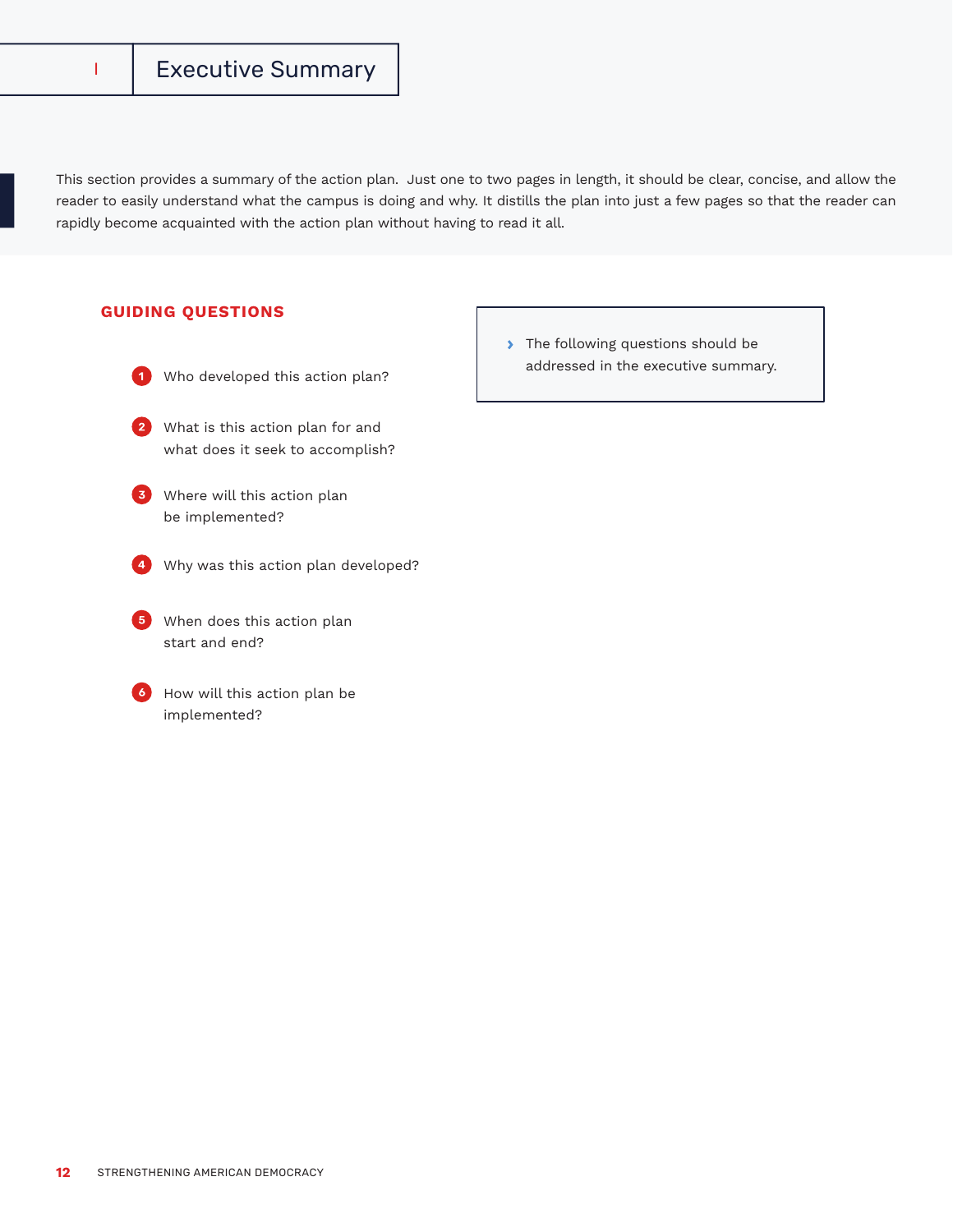This section describes the team that is responsible and accountable for the institution's efforts to increase civic learning and democratic engagement. Designating a leader(s) and establishing a working group that includes all relevant stakeholders increases the likelihood of success, long-term sustainability, and the institutionalization of civic learning and democratic engagement efforts on campus. Examples of stakeholders include student leaders, student affairs administrators, faculty, government relations staff, IT staff, local election officials, and off-campus, nonpartisan organizations. Including representatives from various on-campus departments, as well as off-campus organizations, ensures that efforts are collaborative, coordinated, and that a variety of perspectives are taken into consideration.

#### **GUIDING QUESTIONS**



group meet?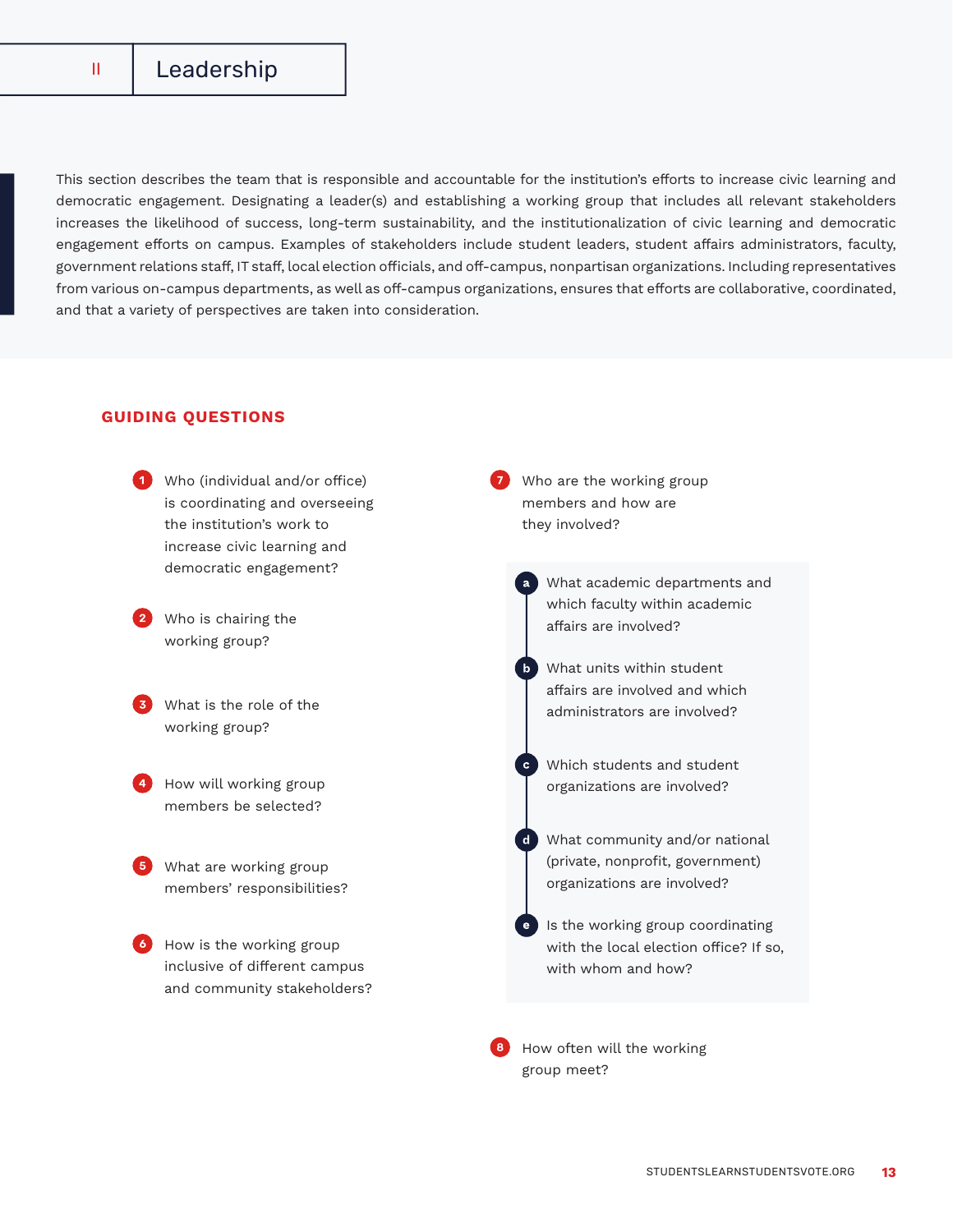This section describes how the institution demonstrates its commitment to increasing civic learning and democratic engagement. A public institutional commitment is critical for improvement across campus; it signals to all stakeholders that these efforts are significant and long-term. Before action planning begins, it is important for the working group to first explore the motivations for the commitment and context within which it has been made. This process includes identifying how civic learning and democratic engagement are already reflected in existing institutional documents, plans, and culture.

#### **GUIDING QUESTIONS**

- How does the institution and its leadership demonstrate commitment to improving civic learning and democratic engagement? Is there an explicit, visible commitment on the part of the governing board, president/ chancellor, and senior leadership?
	- Is the commitment communicated within the institution? To whom, specifically, and how? **a**
	- Is the commitment communicated outside the institution (i.e., to external stakeholders and the general public)? To whom, specifically, and how? **b**
- 2 Is educating for civic learning and democratic engagement a pervasive -part of institutional culture? Is it ongoing, consistent, systematic, and sustainable across programs, departments, and the entire institution? How do you know?
- **3** How is the institution's commitment reflected in existing statements and documents (e.g., mission statement, vision, core values, strategic plan)?
- What are the institution's overall civic, democratic, and/or political learning outcomes? Is there a process in place to ensure that outcomes are measured and met?
- How is educating for civic learning and democratic engagement included in the general education curriculum?
- How is educating for civic learning and democratic engagement included in the co-curriculum?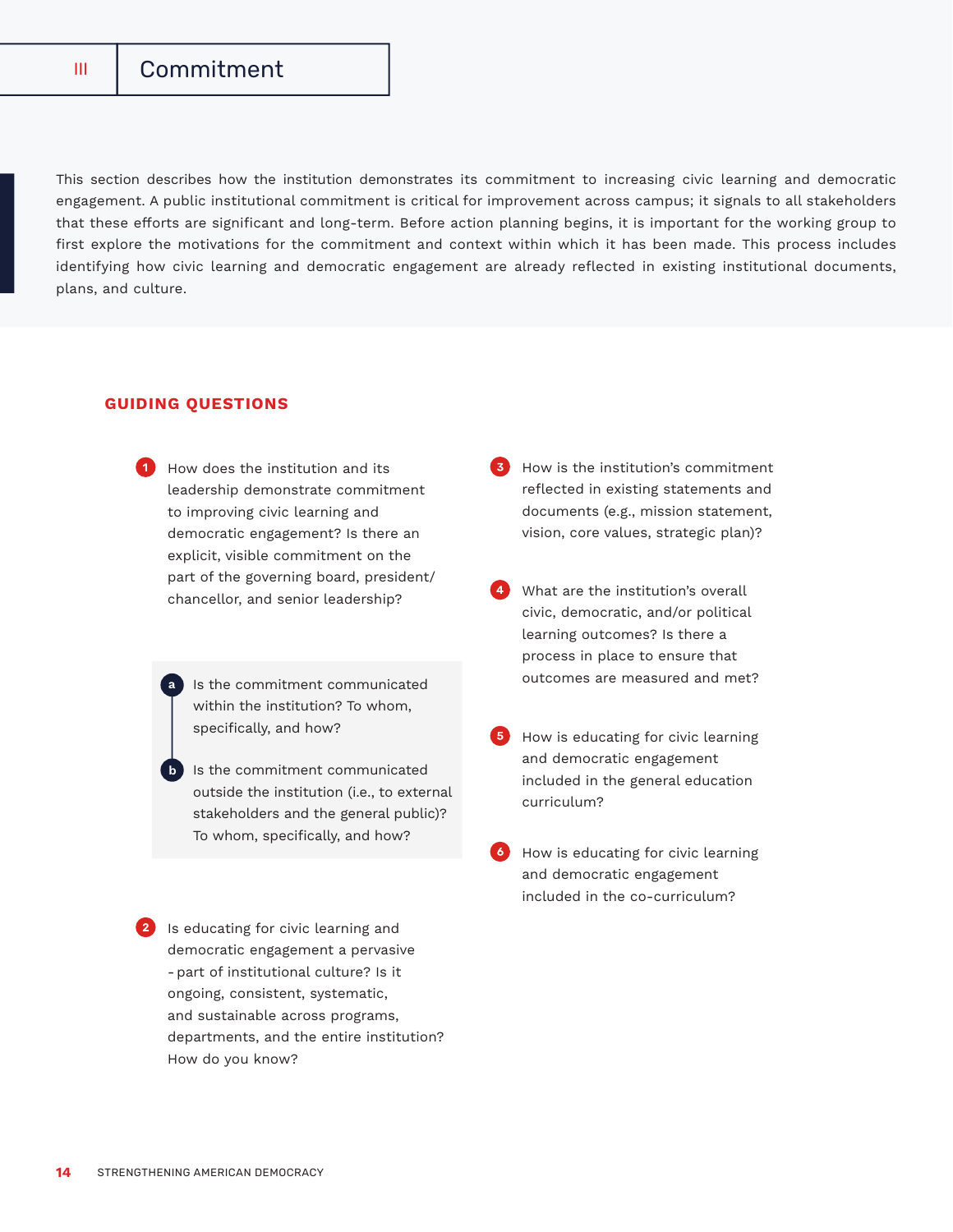This section describes the current campus landscape, including climate, programming, and student engagement. A self-assessment of current work and data (e.g., established learning outcomes, assessment data, curricular and cocurricular activities, resources) provides the institution with a comprehensive understanding of current efforts and student engagement with those efforts. It also provides the opportunity for the institution to evaluate those efforts and determine areas of strength and those needing improvement.

#### **GUIDING QUESTIONS**

**Are civic learning and** democratic engagement overall campus learning outcomes?

#### **ASSESSMENT DATA EXAMPLES**

**Beginning College Survey of Student Engagement** bcsse.indiana.edu

BCSSE collects data about entering college students' high school academic and co-curricular experiences, as well as their expectations for participating in educationally purposeful activities during the first college year.

#### **National Survey of Student Engagement** nsse.indiana.edu

NSSE annually collects information at hundreds of four-year colleges and universities about first-year and senior students' participation in programs and activities that institutions provide for their learning and personal development. The results provide an estimate of how undergraduates spend their time and what they gain from attending college.

#### **Campus Compact Annual Membership Survey** compact.org/initiatives/membership-survey This annual membership survey assesses the

current state of campus-based community engagement and identifies emerging trends. It remains the most comprehensive and widely distributed review of service, service learning, and community engagement in higher education. 2 What does assessment data show about the political climate and democratic engagement on campus? How does this data compare to that of peer institutions?

#### **Higher Education Research Institute & Cooperative Institutional Research Program** heri.ucla.edu

CIRP is a national longitudinal study of the American higher education system. The CIRP longitudinal program consists of the Freshman Survey (TFS), Your First College Year (YFCY) Survey, Diverse Learning Environments Survey (DLE), and the College Senior Survey (CSS).

#### **National Study of Learning, Voting, and Engagement** idhe.tufts.edu/nslve

NSLVE offers colleges and universities an opportunity to learn their student registration and voting rates and, for interested campuses, a closer examination of their campus climate for political learning and engagement, as well as correlations between specific student learning experiences and voting.

#### **Community College Survey of Student Engagement** ccsse.org

CCSSE provides information on student engagement. The survey asks questions that assess institutional practices and student behaviors that are correlated highly with student learning and student retention.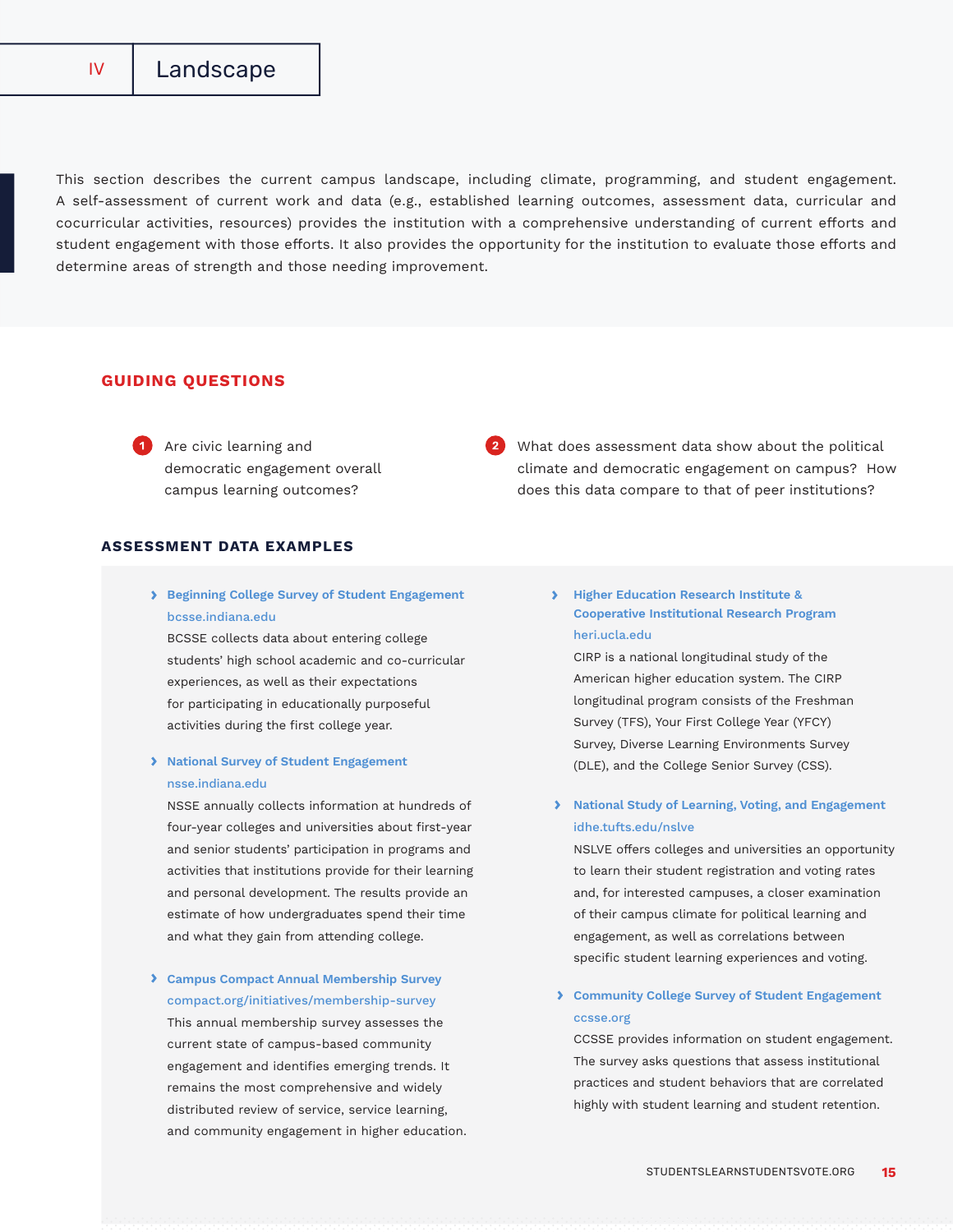**3** How is civic learning and democratic engagement present in the curriculum?

In which courses is it taught?  $\Box$ 

**b** In which courses is it listed as a learning outcome?

4 How is civic learning and democratic engagement present in the co-curriculum?

a) In which departments is this included?

What initiatives, programs, and  $\blacksquare$ activities focus on this?

5 What internal barriers (e.g., limited funding, staff resistence, lack of learship) prevent the institution from being successful?

6 What external barriers (e.g., election laws, voter ID laws, lack of proximity to polling location) prevent the institution from being successful?

- What resources are available to help the 7) institution be successful?
- 8 What additional resources are needed to help the institution be successful?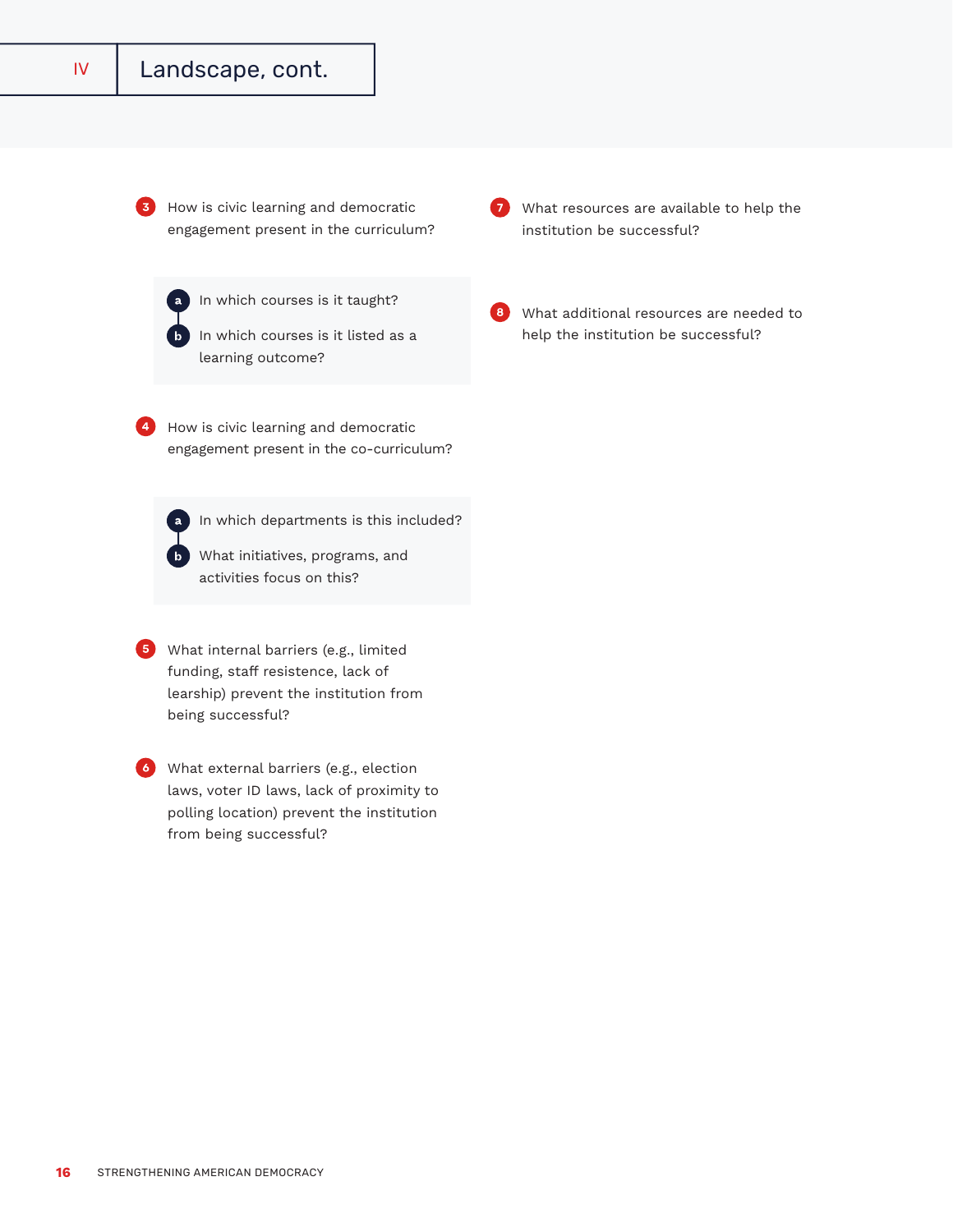

This section describes what the institution hopes to achieve in the long-term and the short-term. Long-term goals help the institution achieve its vision – what impact does the institution seek to have on campus? Long-term goals should be tied to the institution's mission and learning outcomes. Short-term goals break long-term goals into manageable parts. By setting goals, the institution can plan activities to achieve results and assess impact. It is suggested that prior to setting goals, there should be a clear vision of what the institution wants to accomplish and what it wants students to learn. With a clear vision, goals can be set to achieve the desired outcomes. Goals should be **S.M.A.R.T** – specific, measurable, achievable, realistic, and time -bound. Goals should be concise and clearly define what will be done.

#### **GUIDING QUESTIONS**

#### **LONG-TERM GOALS EXAMPLES**

- What impact is desired?
- **What knowledge, skills, and** capacities (learning outcomes) does the institution want students to achieve and graduate with in order to be active and informed?
- **3** What does the institution want to accomplish over the next 10 years?

#### **SHORT-TERM GOALS**

**1** What does the institution want to accomplish in the next year or two? What needs to be accomplished in order to move towards the achievement of long-term goals?

- Increase student voting rates by 10 percentage points from 2016 by 2024.
- Add electoral engagement to "First Year 101" class syllabi in two years as a learning objective to the course.
- Incorporate civic education and democratic engagement into the general education curriculum by 2020.

#### **EXAMPLES**

- Add voter registration (local and out-of-state) information to the institution's website.
- **Register 80% of incoming students** to vote during orientation.
- Incorporate civic education and democratic engagement into 25% of courses.
- Institutionalize the practice of the president sending a letter to all students every semester about the importance of being civically engaged and participating in elections.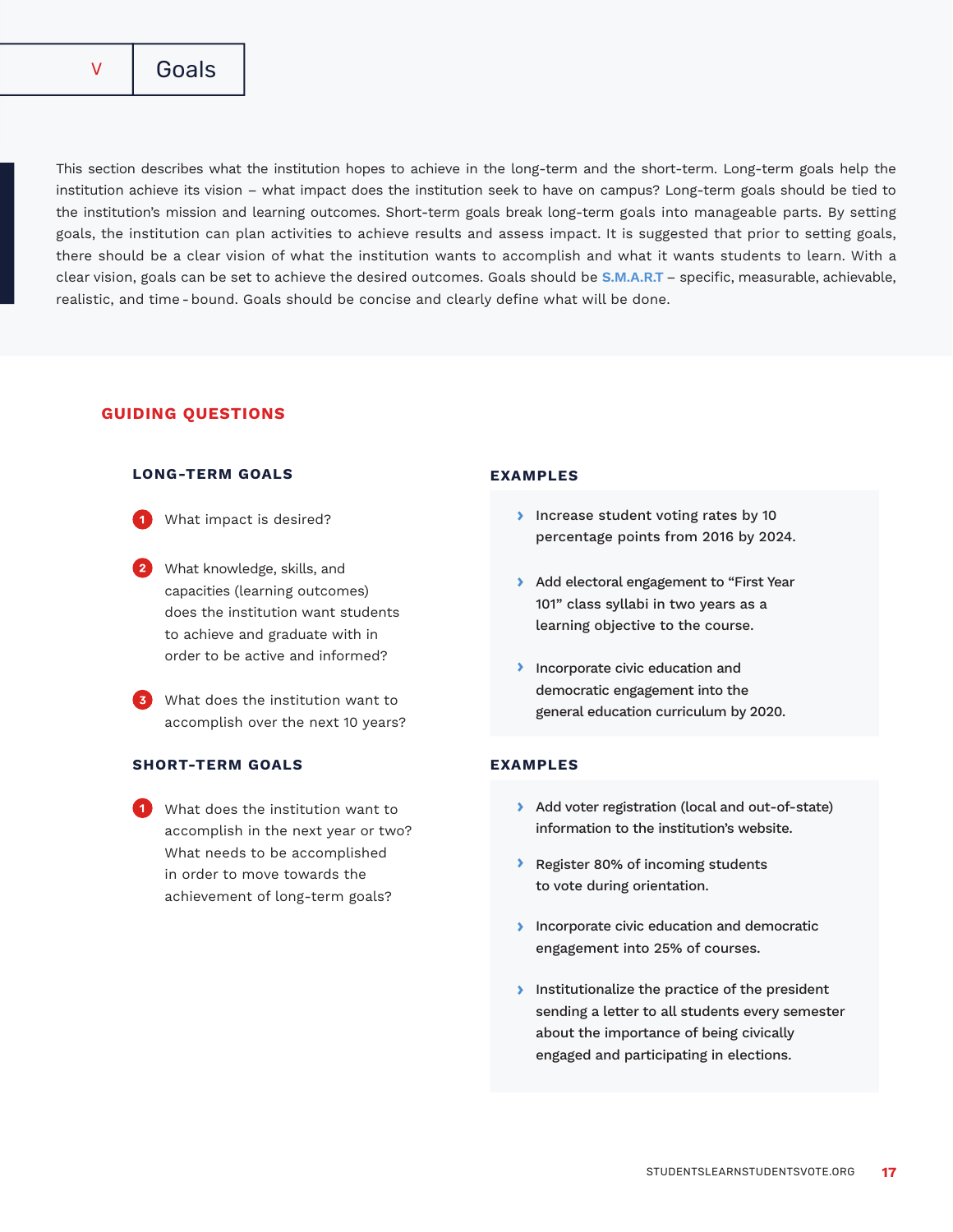This section summarizes how the institution will work towards reaching its long-term goals and how it will achieve its short-term goals – it answers the Who? What? Where? and When? questions. The strategy is the plan to achieve goals and includes activities (tactics) that move the institution towards its goals. Documenting the work (curricular and cocurricular activities), as well as who is responsible for the work and when the work will be completed, will create a system of accountability and allow the institution to measure its progress.

#### **GUIDING QUESTIONS**

- What is the work? What are the planned activities?
- 2 Who will do the work? Who is responsible for implementing each planned activity?
- **3** Who is the work for? Who is the audience for each activity?
- 4 Where will the work happen? Where will each activity occur on campus?
- 5 When will the work happen? When will each activity occur on campus?
- What is the purpose of the work? Why is each activity being implemented and what is the goal for each activity?

The strategy should include activities addressing voter registration, education, and turnout to support students at every step of the democratic process.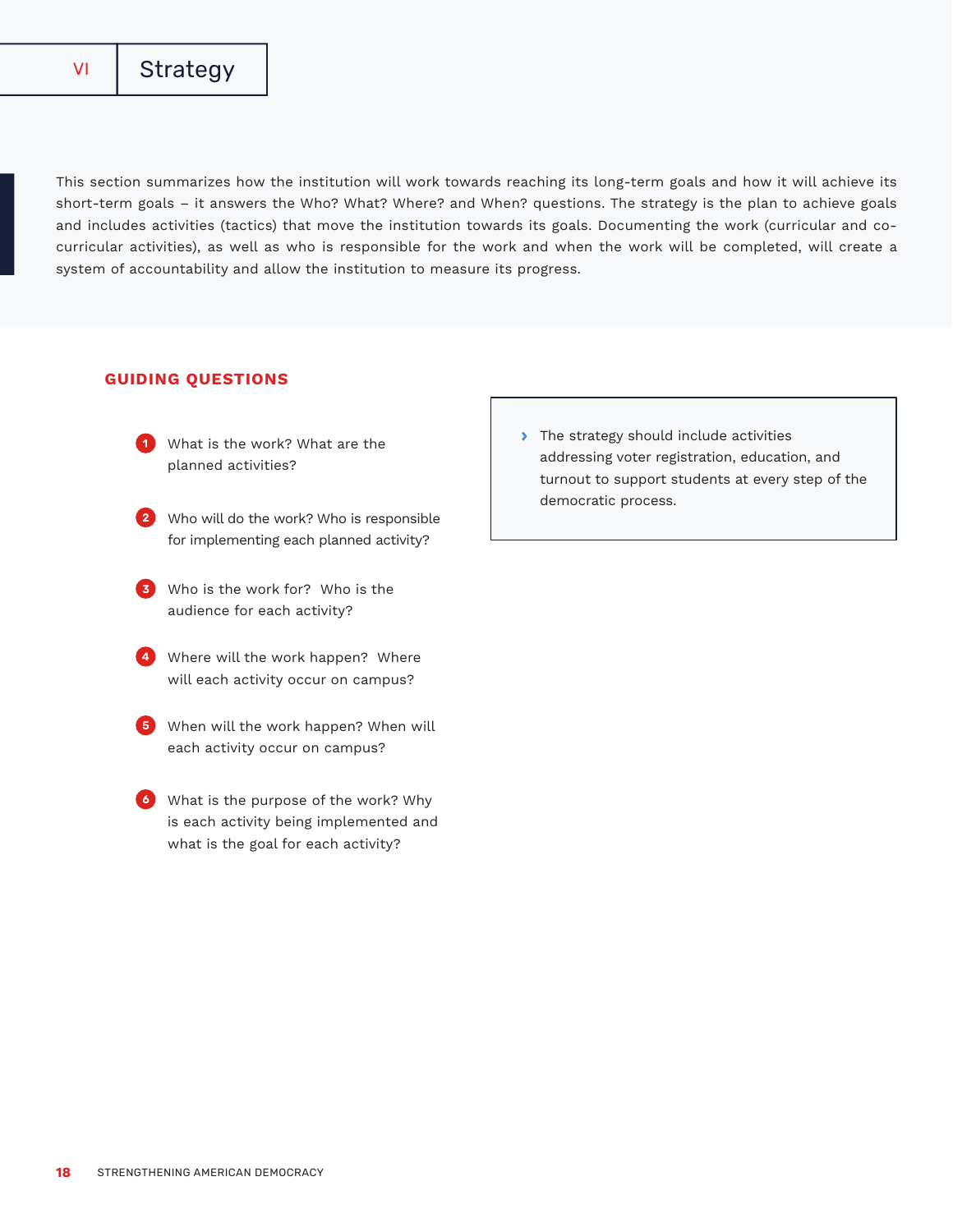This section describes how the institution will report on the action planning process, share the action plan document, and share the results of implementing the action plan.

#### **GUIDING QUESTIONS**



How will the plan be shared, internally and externally? Please state where the plan will be shared.

- 2 Will the plan be made public? If so, how?
- **3** Will the data used to inform the plan be made public? If so, how?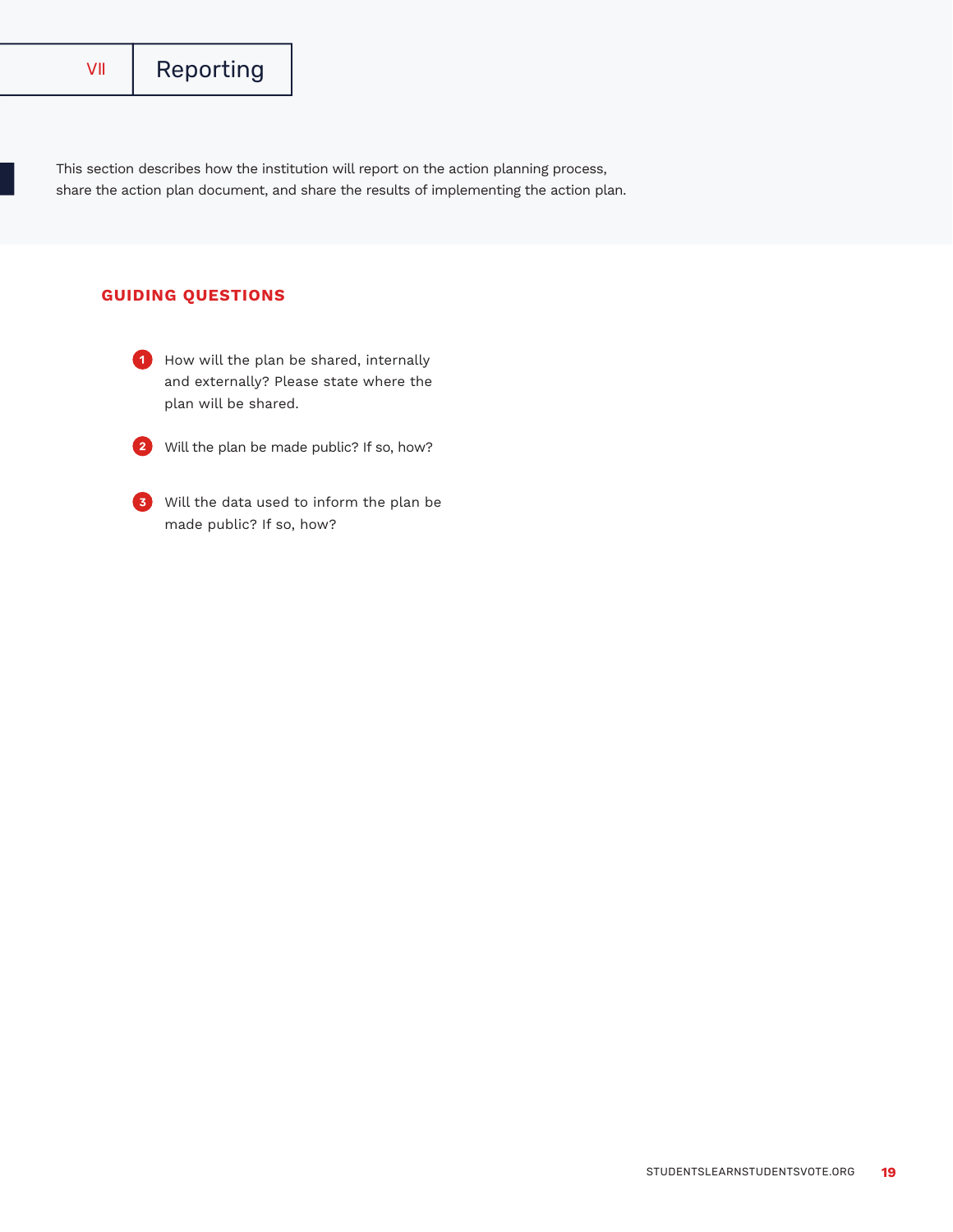This section describes how the work will be evaluated, how the institution will know if it is making progress, and when its goals have been reached. Included in this section should be what information (data) will be collected, as well as how it will be collected, analyzed, and used for improvement. Evaluating the work should be a continual process, so the action plan can be adjusted to reach the institution's goals.

#### **GUIDING QUESTIONS**

What is the purpose of the evaluation? What does the institution want to know and be able to do with the information gathered? Who is the audience for the evaluation? Who will carry out the evaluation? When will the evaluation be carried out and completed? What information (data, evidence) must be collected and how will it be collected? What are the performance measures and indicators of success? 6 How will information (data, evidence) be analyzed? How will the results of the evaluation be shared?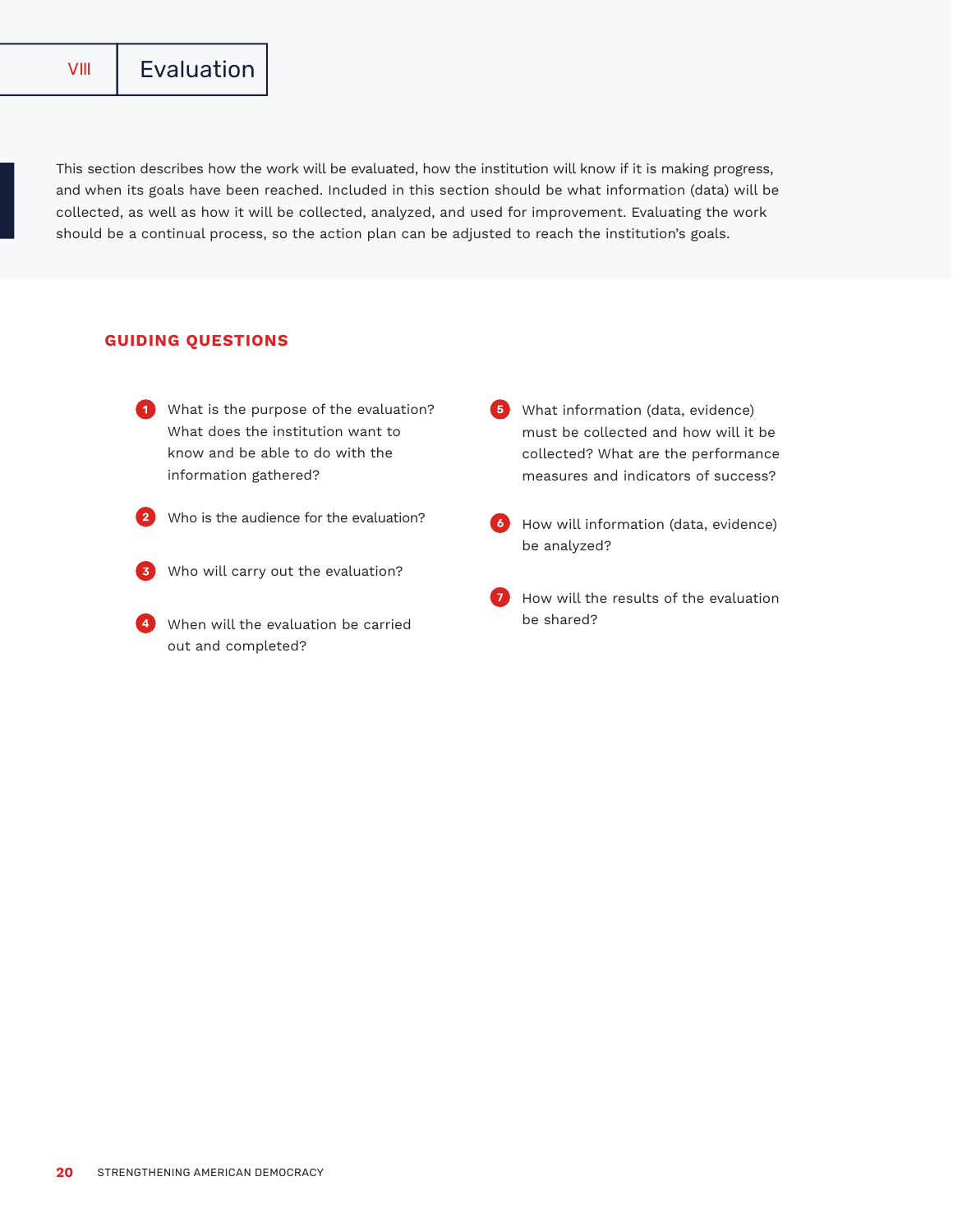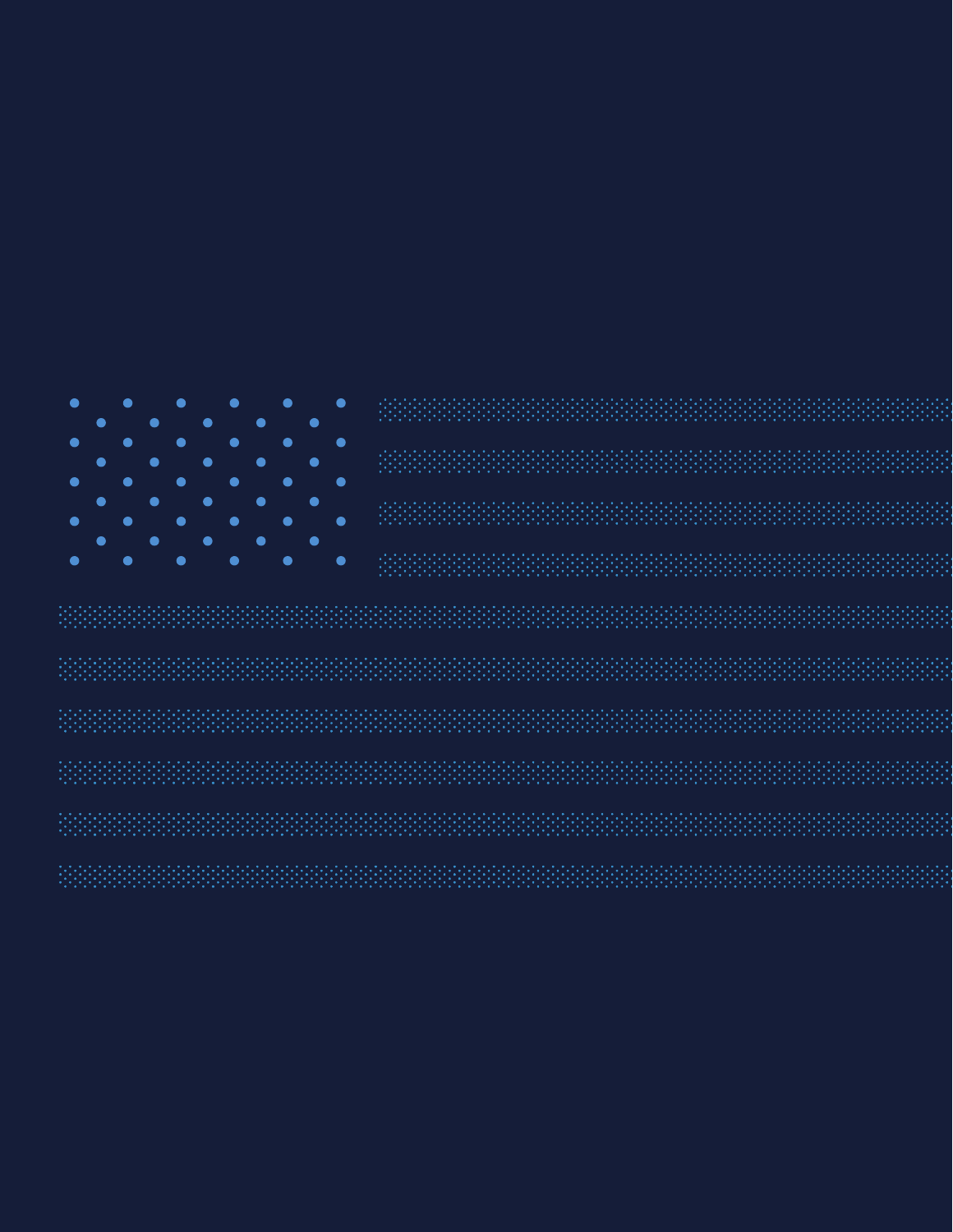## Acknowledgments

The Students Learn Students Vote Coalition thanks the individuals who helped develop Strengthening American Democracy. Their collective expertise and guidance moved an idea from a concept to a publication, and together they have made an outstanding contribution to the higher education community.

Michael Burns

National Director – Campus Vote Project Fair Elections Legal Network

Zaneeta Daver Director – ALL IN Campus Democracy Challenge

Jennifer Domagal-Goldman

National Manager – American Democracy Project American Association of State Colleges and Universities

Catherine Fish

Associate Director – ALL IN Campus Democracy Challenge

Stephanie King

Assistant Director – Knowledge Communities and CLDE Initiatives NASPA – Student Affairs Administrators in Higher Education

Debi Lombardi

National Program Director – Campus Vote Project Fair Elections Legal Network

Verdis Robinson National Director – The Democracy Commitment

Clarissa Unger Director of Civic Engagement – Young Invincibles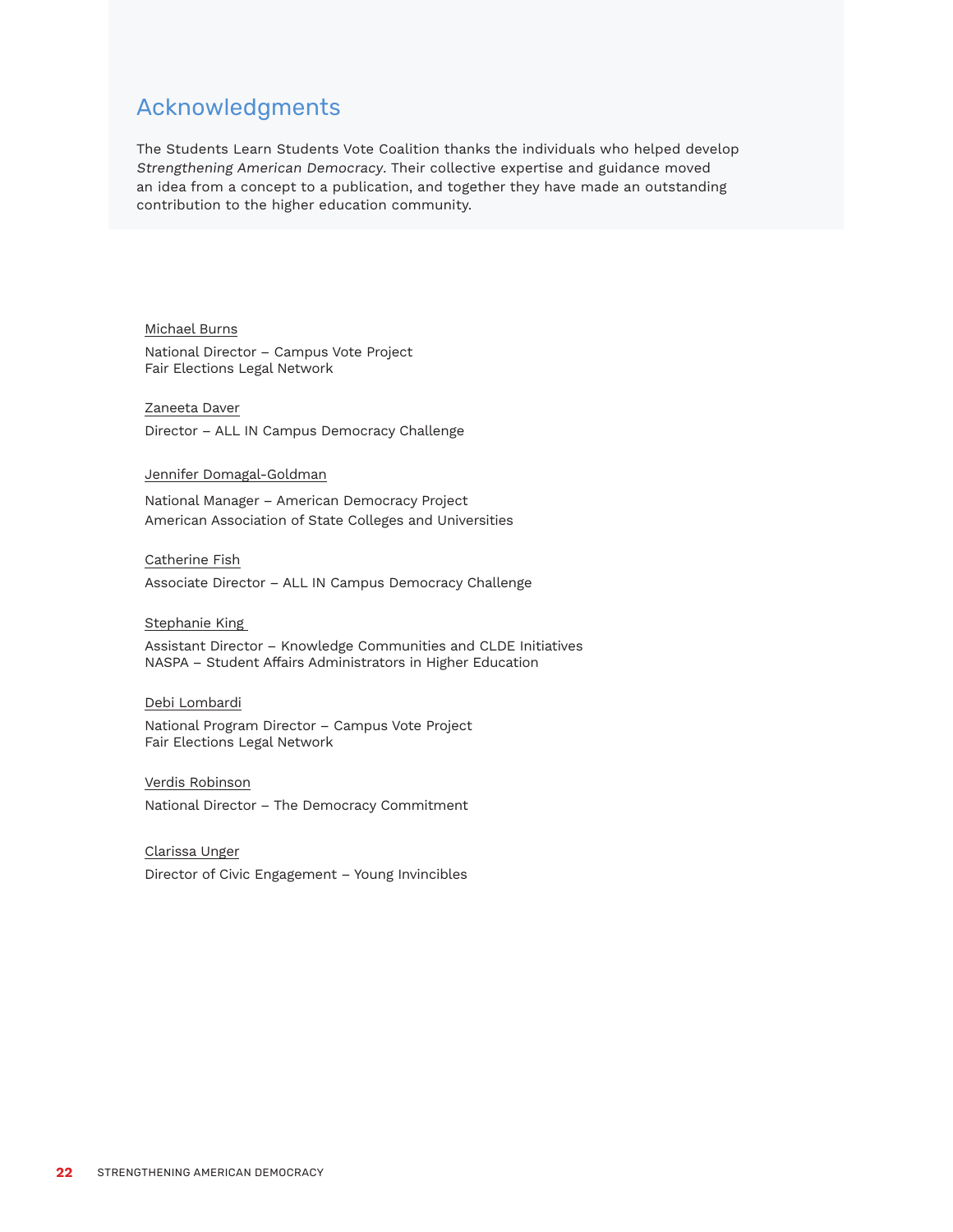The following members of the Students Learn Students Vote Coalition, contributed to the development of this publication.





#### allinchallenge.org

The ALL IN Campus Democracy Challenge believes that more young people need to participate in the electoral process. By recognizing colleges and universities for their commitment to increasing student voting rates, this national awards program encourages institutions to help students form the habits of active and informed citizenship. Hundreds of colleges and universities have joined the Challenge and have committed to making democratic participation a core value on their campuses. Together, they are cultivating generations of engaged citizens who are essential to a healthy democracy.

#### **AMERICAN DEMOCRACY PROJECT**

#### aascu.org/programs/ADP

The American Democracy Project (ADP) is a multi-campus network focused on higher education's role in preparing the next generation of informed, engaged citizens for our democracy. ADP was established in 2003 through a partnership between the American Association of State Colleges and Universities (AASCU) and The New York Times. Membership is available to all AASCU institutions. The network currently consists of over 250 state colleges and universities and reaches 2.2 million undergraduate students nationwide.

#### **CAMPUS VOTE PROJECT**

#### campusvoteproject.org

In 2012, the Fair Elections Legal Network (FELN) launched Campus Vote Project (CVP) to expand its work around student voting issues. CVP works with universities, community colleges, faculty, students, and election officials to reduce barriers to student voting. Our goal is to help campuses institutionalize reforms that empower students with the information they need to register and vote.

#### **NASPA LEAD INITIATIVE**

#### naspa.org/constituent-groups/groups/lead-initiative

The NASPA Lead Initiative on Civic Learning and Democratic Engagement (Lead Initiative) comprises a network of NASPA member colleges and universities committed to encouraging and highlighting the work of student affairs in making civic learning and democratic engagement a part of every student's college education.

#### **THE DEMOCRACY COMMITMENT**

#### thedemocracycommitment.org

The Democracy Commitment (TDC) is a nonpartisan national organization dedicated to advancing civic engagement and democracy in America's Community Colleges. It strives to make democratic skills more available to all community college students who desire a voice and a seat at the table of local, state, and national discourse and action. To such end, TDC provides a platform for the development and expansion of community college programs, projects, and curricula aimed at engaging students in civic and democratic education and engagement.

#### **YOUNG INVINCIBLES**

#### younginvincibles.org

Young Invincibles is a nonpartisan, nonprofit organization that works to expand economic opportunity for young adults through policy analysis, consumer education, and advocacy. With offices in six major cities across the country, its research and organizing experts elevate the voices of young adults in top policy debates and provide solutions to major economic challenges for the next generation.